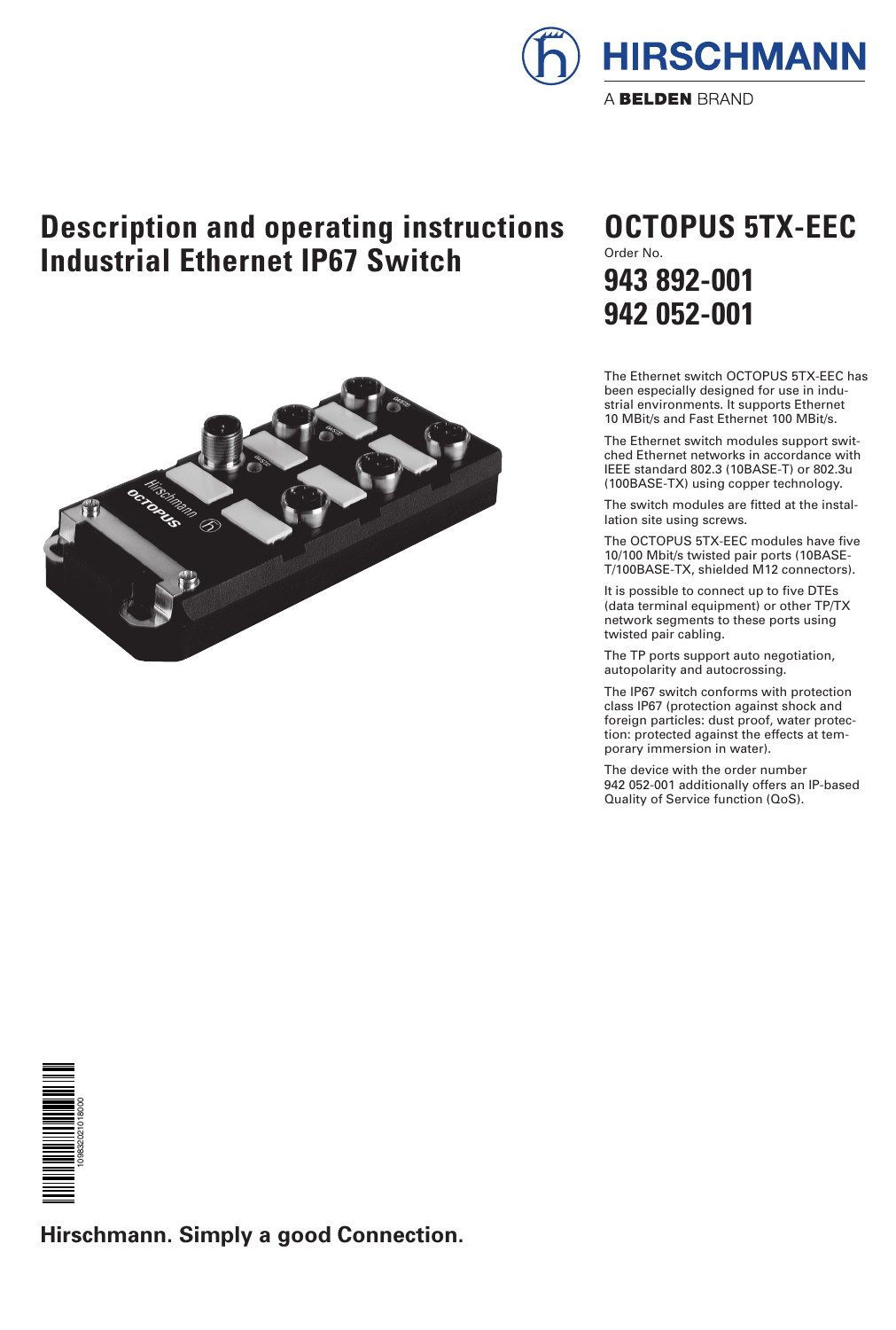The performance features described here are binding only if they have been expressly guaranteed in the contract. We have checked that the contents of the technical publication agree with the hardware and software described. However, it is not possible to rule out deviations completely, so we are unable to guarantee complete agreement. However, the details in the technical publication are checked regularly. Any corrections which prove necessary are contained in subsequent editions. We are grateful for suggestions for improvement.

We reserve the right to make technical modifications.

Permission is not given for the circulation or reproduction of this document, its use or the passing on of its contents unless granted expressly. Contravention renders the perpetrator liable for compensation for damages. All rights reserved, in particular in the case of patent grant or registration of a utility or design.

Copyright © Hirschmann Automation and Control GmbH 2018 All Rights Reserved

#### **Note**

We would point out that the content of these operating instructions is not part of, nor is it intended to amend an earlier or existing agreement, permit or legal relationship. All obligations on Hirschmann arise from the respective purchasing agreement which also contains the full warranty conditions which have sole applicability. These contractual warranty conditions are neither extended nor restricted by comments in these operating instructions.

We would furthermore point out that for reasons of simplicity, these operating instructions cannot describe every conceivable problem associated with the use of this equipment. Should you require further information or should particular problems occur which are not treated in sufficient detail in the operating instructions, you can request the necessary information from your local Hirschmann sales partner or directly from the Hirschmann office (address: refer to chapter entitled "Notes on CE identification").

#### **Safety Instructions**

This manual contains instructions which must be observed to ensure your own personal safety and to avoid damage to devices and machinery. The instructions are highlighted with a warning triangle and are shown as follows according to the degree of endangerment:

**1 Danger!**<br>A means that death, serious injury or considerable damage to property **will** result if the appropriate safety measures are not taken.

**1 Warning!**<br>A means that death, serious injury or considerable damage to property **can** result if the appropriate safety measures are not taken.

**1 Caution!**<br>A means that light injury or damage to property can result if the appropriate safety measures are not taken.

**Note:** is an important piece of information about the product, how to use the product, or the relevant section of the documentation to which particular attention is to be drawn.

#### **Certified usage**

Please observe the following:



**1 Warning**<br>
The device may only be employed for the purposes described in the catalog and technical description, and only in conjunction with external devices and components recommended or approved by Hirschmann. The product can only be operated correctly and safely if it is transported, stored, installed and assembled properly and correctly. Furthermore, it must be operated and serviced carefully.

#### **Safety Guidelines Power Supply**



**1 Warning!**<br>
The devices may only be connected to the supply voltage shown on the type plate.

> The devices are designed for operation with a safety extra-low voltage. Thus, they may only be connected to the supply voltage connections with PELV circuits or alternatively SELV circuits with the voltage restrictions in accordance with IEC/EN 60950-1.

 $\Box$  For the case where the module is operated with external power supply: Use only a safety extra-low voltage in accordance with IEC/EN 60950-1 to power the system.

 $\Box$  First of all you connect the ground connection, before you establish the further connections. When you remove connections, you disconnect the ground connection last.

 $\Box$  The device does not contain any service components. If the device is not functioning correctly, or if it is damaged, switch off the voltage supply and return the device to the plant for inspection.



Fig. 1: Drilling template for assembling the OCTOPUS 5TX-EEC (dimensions in mm)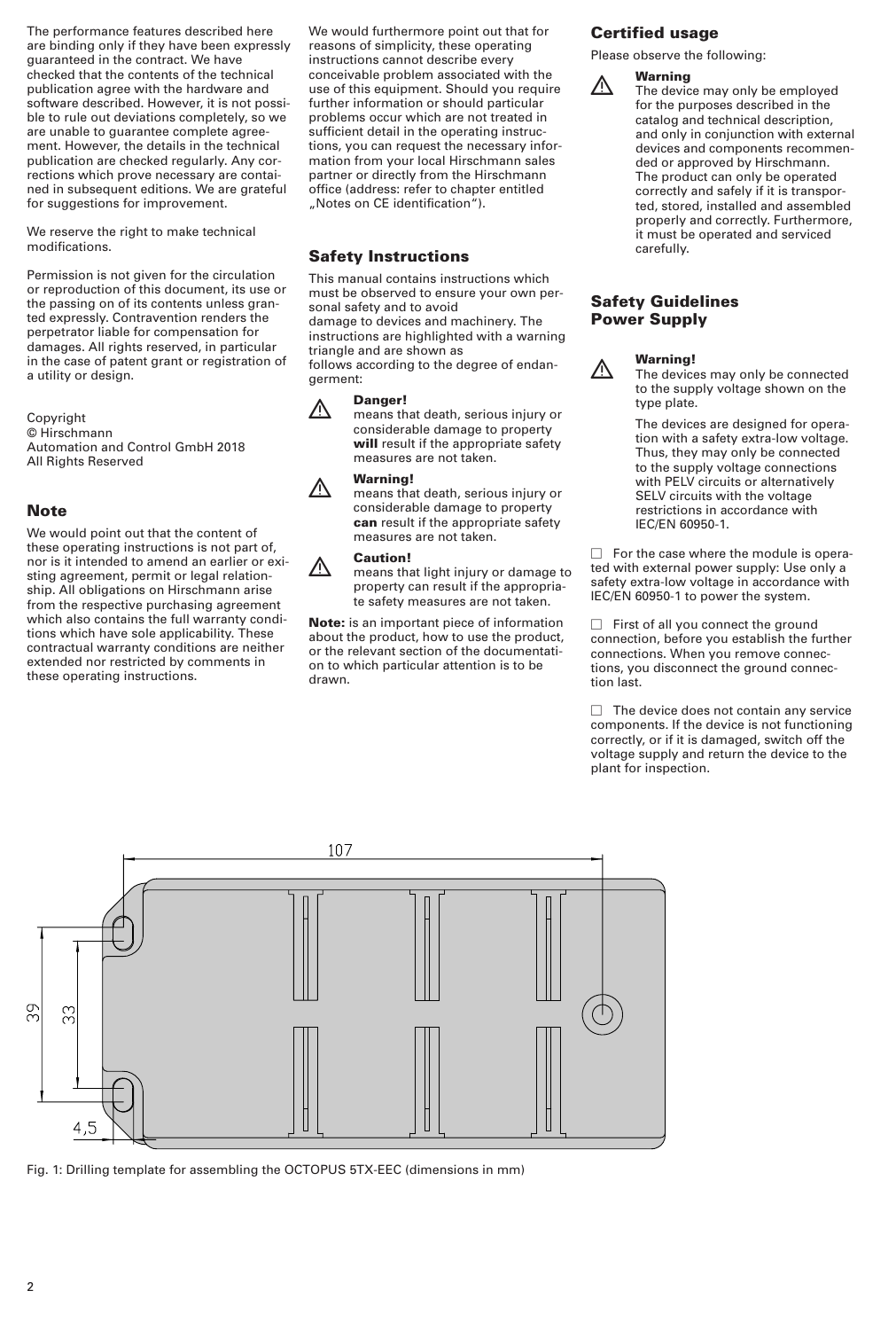$\Box$  Relevant for North America: The subject unit is to be suppplied by a Class 2 power source complying with the requirements of the National Electrical Code, table 11(b). If power is redundant supplied (two individual power sources) the power sources together should comply with the requirements of the National Electrical Code, table 11 (b).

 $\Box$  Relevant for North America: Use 60/75°C or 75°C copper(CU)wire only.

### **Safety Guidelines Shielding Ground**

**Note:** The shielding of the twisted pair wires which can be connected must be grounded on the plug housing.

 $\Box$  Beware of possible short circuits when connecting a cable section with conductive shielding braiding.

### **Safety Guidelines Housing**



**Warning!**<br>
<u>A</u> Do not try to open the housing of the device.

 $\Box$  Make sure that the electrical installation meets local or nationally applicable safety regulations.

Open type UL listed product – intended to be installed in a Type 1 or better enclosure.

### **Safety Guidelines Environment**



**1 Warning!**<br>A The device may only be operated in the listed ambient temperature

 $\Box$  The installation location is to be selected so as to ensure compliance with the climatic limits listed in the Technical Data.

#### **Staff qualification requirements**

range.

**Note:** Qualified personnel, as understood in this manual and in the warning signs, are persons who are familiar with the setup, assembly, startup, and operation of this product and are appropriately qualified for their job. This includes, for example, those persons who have been:

- trained or directed or authorized to switch on and off, to ground and to label power circuits and devices or systems in accordance with current safety engineering standards
- trained or directed in the care and use of appropriate safety equipment in accordance with the current standards of safety engineering
- trained in providing first aid.

### **General Safety Instructions**

 $\Box$  This device is electrically operated. Adhere strictly to the safety requirements relating to voltages applied to the device as described in the operating instructions!



**1**<br>**A** Failure to observe the information given in the warnings could result in serious injury and/or major damage.

> Only personnel that have received appropriate training should operate this device or work in its immediate vicinity. The personnel must be fully familiar with all of the warnings and maintenance measures in these operating instructions.

Correct transport, storage, and assembly as well as careful operation and maintenance are essential in ensuring safe and reliable operation of this device.

Use only undamaged parts!

 $\Box$  These products are only to be used in the manner indicated in this version of the "Description and Operating Instructions".

 $\Box$  Particular attention is to be paid to all warnings and items of information relating to safety.



**11 Warning!**<br>Any work that may have to be performed on the electrical installation should be performed by fully qualified technicians only.

#### **Based specifications and standards:**

The devices fulfil the following specifications and standards:

- EN 61000-6-2:2005 Generic standards Immunity for industrial environments
- EN 55032: Electromagnetic compatibility of multimedia equipment – Emission Requirements
- EN 60950-1:2006 Safety of Information Technology Equipment (ITE) – EN 61131-2:2007 – Programmable
- **Controllers** – FCC 47 CFR Part 15:2009 –
- Code of Federal Regulations
- cUL 508:1998 Underwriters Labratories Inc. Safety for Industrial Control Equipment.

The device has a certification based on a specific standard only if the certification indicator appears on the housing.

# 7 **Notes on CE identification**

The devices comply with the regulations of the following European directive:

2014/30/EU (EMC) Directive of the European Parliament and the council for standardizing the regulations of member states with regard to electromagnetic compatibility.

The EU declaration of conformity is kept available for the responsible authorities in accordance with the above-mentioned EU directives at:

Hirschmann Automation and Control GmbH Stuttgarter Straße 45-51 72654 Neckartenzlingen Germany

www.hirschmann.com

The product can be used in the industrial sphere.

- Interference immunity:
- EN 61000-6-2:2005
- Radio interference level: EN 55032



**1 Warning!**<br>A This is a Class A device. This equipment may cause radio interference if used in a residential area; in this case it is the operator s responsibility to take appropriate measures.

> The precondition for compliance with EMC limit values is strict adherence to the construction guidelines specified in this description and operating instructions.

### **FCC Note:**

This device complies with part 15 of FCC rules. Operation is subject to the following two conditions : (1) This device may not cause harmful interference; (2) this device must accept any interference received, including interference that may cause undesired operation.

This equipment has been tested and found to comply with the limits for a Class A digital device, persuant to part 15 of the FCC Rules. These limits are designed to provide reasonable protection against harmful interference when the equipment is operated in a commercial environment. This equipment generates, uses, and can radiate radio frequency energy and, if not installed and used in accordance with the instruction manual, may cause harmful interference to radio communications. Operation of this equipment in a residential area is likely to cause harmful interference in which case the user will be required to correct the interference at his own expense.



, **Recycling Note:** After its use, this product has to be processed as electronic scrap and disposed of according to the prevailing waste disposal regulations of your community,district,country and .<br>state.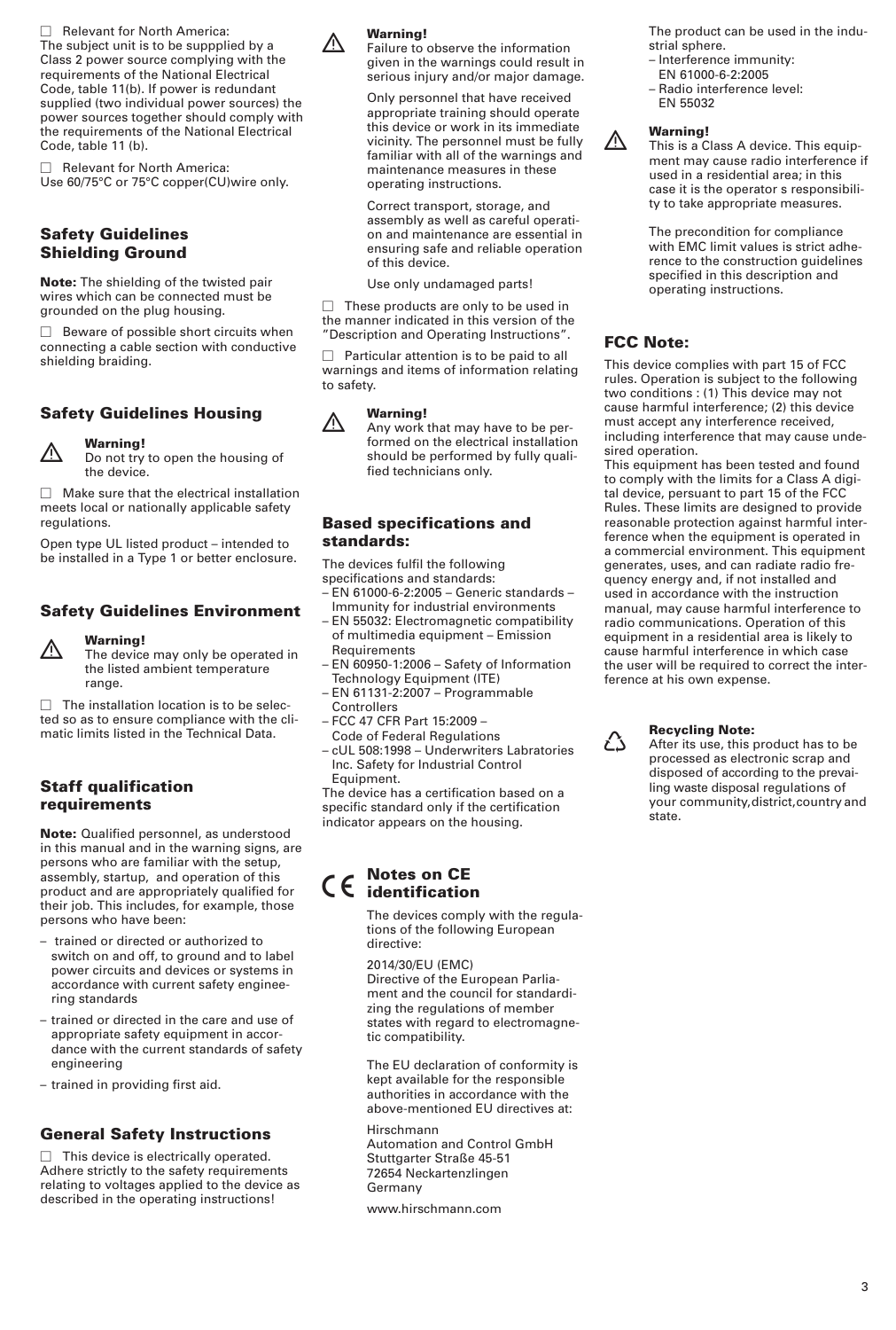

Fig. 2: Overview display elements and interfaces of the OCTOPUS 5TX-EEC

### **1. Functional description**

The 10/100BASE-T(X) ports of an OCTOPUS 5TX-EEC represent a terminal connection for the connected LAN segment. You can connect single devices or complete network segments.

#### **1.1 FRAME SWITCHING FUNCTIONS Store and Forward**

All data received by the OCTOPUS 5TX-EEC from the system bus or at the ports are stored and checked for validity. Invalid and defective frames (> 1.522 byte or CRC error) as well as fragments (< 64 byte) are discarded. The OCTOPUS 5TX-EEC forwards the valid frames.

#### **Multi address capability**

An OCTOPUS 5TX-EEC learns all source addresses per port. Only packets with – unknown addresses

- 
- addresses learnt at this port – a multi/broadcast address

in the destination address field are sent to this port.

An OCTOPUS 5TX-EEC learns up to 1,000 addresses. This becomes necessary if more than one terminal device is connected to one or more ports. In this way several independent subnetworks can be connected to **an OCTOPUS 5TX-EEC.** 

#### **Learnt addresses**

An OCTOPUS 5TX-EEC monitors the age of the learned addresses. The OCTOPUS 5TX-EEC deletes address entries from the address table which exceed a certain age (300 seconds).

**Note:** Restarting deletes the learned address entries.

#### **Tagging** (IEEE 802.1Q)

The IEEE 802.1 Q standard designates the VLAN tag to be included in a MAC data frame for the VLAN and prioritizing functions. The VLAN tag consists of 4 bytes (2 bytes tag protocol identifier TPID, 2 bytes tag control information TCI). It is inserted between the source address field and the

type field. Data packets with VLAN tag are transmitted unchanged by the OCTOPUS 5TX-EEC.

#### **Quality of Service, IP-based (QoS)**

**Note:** Exclusively the device with the order number 942 052-001 offers this function.

The device assigns IP packets according to a DSCP value to different traffic classes. This function is hard-coded.

DSCP means DiffServ-Codepoint. This is a field in the IP header which markes the individual IP packets according to traffic classes.

The device supports 2 traffic classes: It assigns packets with DSCP values ranging from 0 to 23 to the traffic class 0 (low priority) and packets with values ranging from 24 to 63 to traffic class 1 (high priority). The device transmits the packets according to the Strict Priority rule:

First, the device transmits all high prioritypackets. When there are no high priority packets left, the device starts transmitting the packets with low priority.

#### **1.2 SPECIFIC FUNCTIONS OF THE TP/TX INTERFACE Link control**

The OCTOPUS 5TX-EEC monitors the connected TP line segments for short-circuit or interrupt using regular link test pulses in accordance with IEEE standard 802.3 10BASE-T/100BASETX. The OCTOPUS 5TX-EEC does not transmit any data to a TP segment from which it does not receive a link test pulse.

**Note:** A non-occupied interface is assessed as a line interrupt. The TP line to terminal equipment which is switched off is likewise assessed as a line interrupt as the deenergised bus coupler cannot transmit link test pulses.

#### **Auto polarity exchange**

If the receive line pair is incorrectly connected (RD+ and RD- switched) polarity is automatically reversed.

#### **Autonegotiation**

Autonegotiation is a procedure in which the switch automatically selects the operating mode of its 10/100 RJ-45 ports. When a connection is set up for the first time, the switch detects the speed (10 or 100 Mbit/s) and the transmission mode of the connected network (half duplex or full duplex).

#### **Autocrossing**

The OCTOPUS 5TX-EEC detects the transmit and receive pairs (MDI, MDI-X). The OCTOPUS 5TX-EEC automatically configures its port for the correct transmit and receive pins. Consequently it does not matter whether you connect devices using a cross-over or straight cable.

#### **1.3 FURTHER FUNCTIONS AND FEATURES Reset**

The OCTOPUS 5TX-EEC will be reset by the following action:

– input voltages fall below a threshold

After a reset the following action is carried through:

– initialization

#### **1.4 DISPLAY ELEMENTS Equipment status**

These LEDs provide information about statuses which affect the function of the entire OCTOPUS 5TX-EEC.

**P – Power** – supply voltage present

#### **Port Status**

These LEDs display port-related information.

#### **DA/STAT 1 to 5 – Data, Link status**

| – not lit:   | - no valid link |
|--------------|-----------------|
| - lit green: | - valid link    |
|              |                 |

– flashes green: – receiving data

#### **1.5 INTERFACES 10/100 Mbit/s connection (TP port)**

#### **M12 socket (4-pin)**

Five 10/100 Mbit/s ports (4-pin shielded M12 socket with D coding) allow the connection of data terminal equipment or independent network segments conforming to the IEEE 802.3 100BASE-TX / 10BASE-T standard. These ports support auto negotiation and the auto polarity function.

The shielding of the twisted pair wires which can be connected must be grounded on the plug housing of the M12 connector.

- **– Pin configuration** of the M12 socket:
- pin 1: TD+ Transmit Data +
- pin 2: RD+ Receive Data +
- pin 3: TD- Transmit Data -
- pin 4: RD- Receive Data  $-$  housing:



Fig. 3: Pin configuration of an TP/TX interface (M12 socket)

#### **Power supply connector M12 connector (5-pin)**

The power for the OCTOPUS 5TX-EEC is supplied via a 5-pin M12 connector (A coding). Typically, the supply voltage is +24 V DC. It is electrically isolated from the function ground.

**– Pin assignment** of the M12 connector:

- $-$  pin 1: input voltage  $+$ <br> $-$  pin 2: not assigned
- 
- pin 2: not assigned input voltage -
- pin 4: not assigned
- pin 5: function ground



Fig. 4: Pin assignment of the M12 connector (power supply connector)



#### **1 Warning!**<br>
The devices are designed for operation with a safety extra-low voltage. Thus, they may only be connected to the supply voltage connections with PELV circuits or alternatively SELV circuits with the voltage restrictions in accordance with IEC/EN 60950-1.

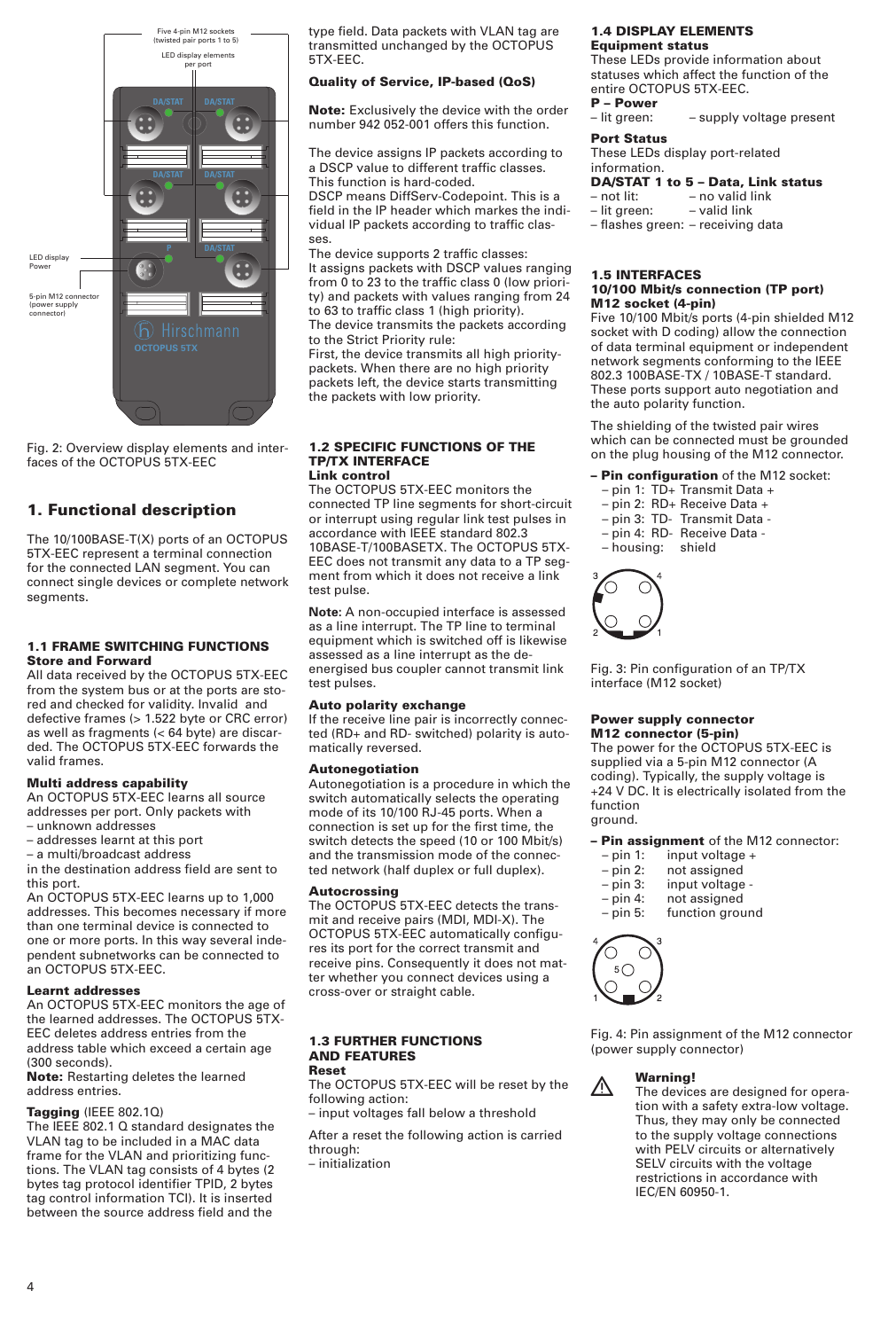**– Voltage supply**: The supply voltage is electrically isolated from the housing.

#### **Ground**

The device is grounded via the fixing screws of the chassis or via the pin 5 of the power supply connector.

We recommend the grounding via the fixing screws.

#### **2. Configuration**

#### **2.1 CONNECTING DTE AND OTHER NETWORK SEGMENTS**

It is possible to connect up to five data terminal equipment (DTE) or other network segments to the 10/100 Mbit/s ports of the OCTOPUS 5TX-EEC using twisted pair cabling (ref. Fig. 5).

#### **2.2 PATCH CABLES**

To operate the IP67 switch, use patch cables as shown in Figs. 5 and 6.

#### **Notes:**

- Use a shielded CAT5 cable.
- Use a shielded 4-pin M12 connector.
- Connect the cable shield to the connector housing.
- You only need one M12-M12 patch cable version.



Fig. 6: Patch cables for operating the OCTOPUS 5TX-EEC



Fig. 5: Possible network configuration with the IP67 switch OCTOPUS 5TX-EEC

#### **3. Assembly, startup procedure and dismantling**

#### **3.1 UNPACKING, CHECKING**

- $\Box$  Check whether the package was delivered complete (see scope of delivery).
- $\Box$  Check the individual parts for transport damage.



**1 Warning!**<br>A Use only undamaged parts!

#### **3.2 ASSEMBLY**

The equipment is delivered in a ready-tooperate condition.

To protect the exposed contacts of the components still to be installed from dirt, the individual system components must be connected in a dry and clean area.

Ports which are not assigned are to be closed with the covering caps contained in the scope of delivery.

**Note:** Connectors are not electrical isolating devices. Therefore, first plug the connector to the power supply plug and then switch on the power supply.

The following sequence is the best for assembly:

- $\Box$  Prepare assembly at the installation site: drill holes at the installation site
- $\Box$  Mechanical assembly at the installation site
- $\Box$  Electrical connection with peripheral devices
- $\Box$  Connect the signal lines with the twisted pair ports

#### **Assembly:**

- Fit the module on a level surface with three M4x16 screws.
- Provide a low impedance ground connection via the clips at the screen plate, either by mounting directly on a conductive surface or by the additional connection of a ground wire to a fastening strap on the screen plate. Use toothed locking washers for a good electrical connection.

A drilling template at a scale of 1:1 for marking the drilling holes can be found on page 2, Fig. 1.

#### **Connection:**

- The protection class IP67 is only achieved when bolted together.
- Empty slots must be sealed with the protective caps supplied.

#### **Notes on wiring:**

In keeping with the general installation regulations, ensure that the signal and power lines > 60 V are laid separately (cable duct, clamps). The signal and 24 V supply voltage lines should be laid off the module as straight as possible.

#### **Notes on strain relief:**

Provide sufficient strain relief and secure cable fastening for all connected wiring.

#### **3.3 STARTUP PROCEDURE**

□ You start up the OCTOPUS 5TX-EEC by connecting the supply voltage via the 5-pin M12 connector.

#### **4. Further support**

In the event of technical queries, please talk to the Hirschmann contract partner responsible for looking after your account or directly to the Hirschmann office. You can find the addresses of our contract partners on the Internet: www.beldensolutions.com.

Our support line is also at your disposal:

Tel. +49(1805) 14-1538

Fax +49(7127) 14-1551

Answers to Frequently Asked Questions can be found on the Hirschmann internet site (www.beldensolutions.com) at the end of the product sites in the FAQ category. The current training courses to technology and products can be found under www.hicomcenter.com.